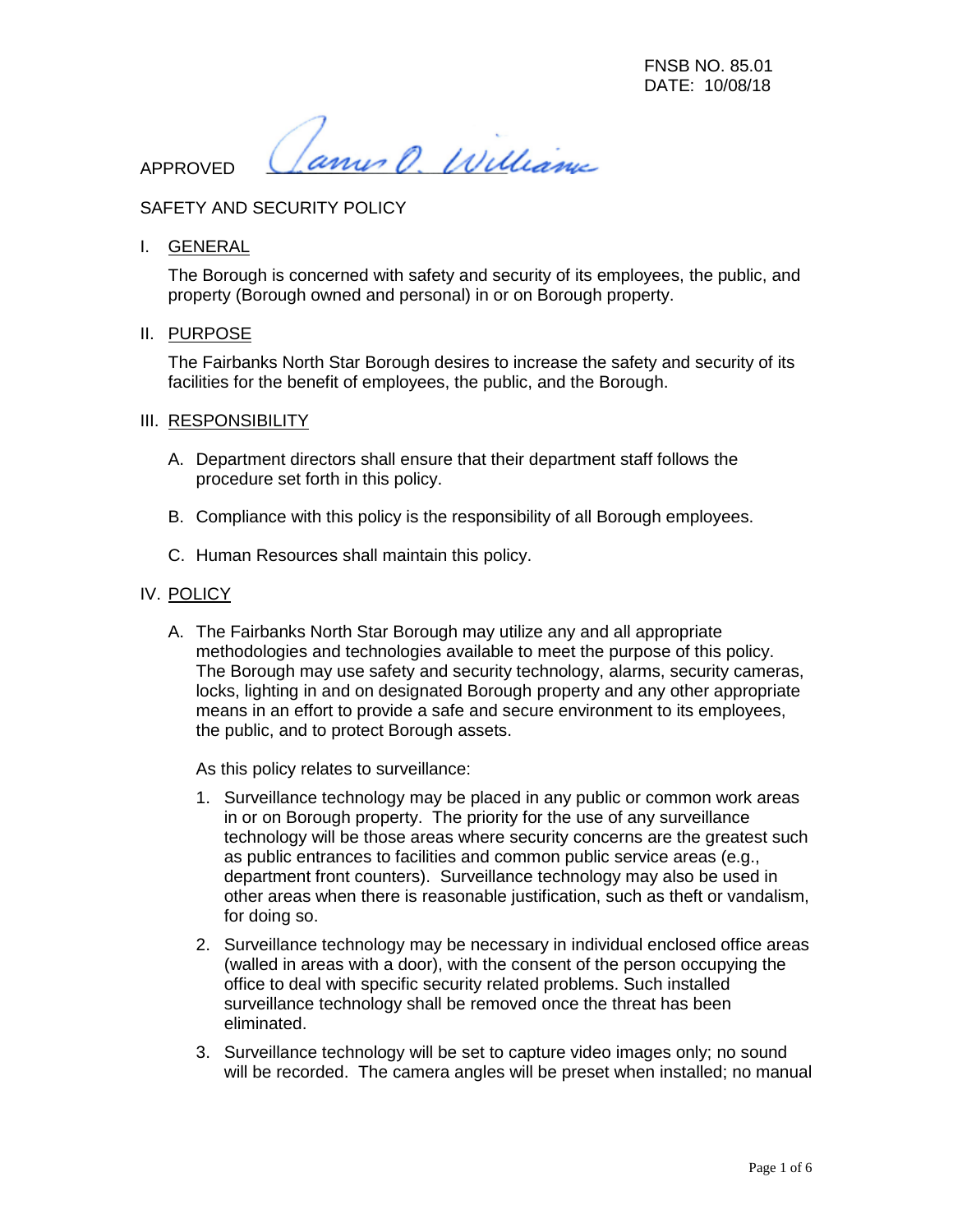zooming or panning will be allowed. Real-time images may be monitored by authorized staff.

- 4. Notwithstanding the foregoing, employees should not have any expectation of privacy while in public or common work areas (e.g., cubicles and open work areas). The Borough recognizes that employees have a legitimate expectation of privacy in lavatories, lockers and break rooms, and no form of surveillance technology will be used in those areas.
- 5. Nothing in this policy limits any lawful surveillance by law enforcement agencies.
- 6. Electronic recordings of surveillance camera captured data are typically archived for periods not to exceed thirty (30) days, however manual archiving of a specific incident can occur at any time allowing the data to be preserved.
- 7. Some systems may automatically archive certain events. For example, the Transportation system archives and flags driver prompted events, G-Force braking events, etc. These type events are not required to be logged, unless they are viewed.
- 8. In specific, authorized departments, phone activity is recorded. The message will inform the public that the call may be monitored and/or recorded. Such recordings are typically archived for periods not to exceed thirty (30) days, however manual archiving of a specific incident can occur at any time allowing the data to be preserved.
	- a. Access/review of phone recordings shall be for investigatory purposes, and a log shall be maintained of those recordings that are subsequently reviewed.
- 9. Access to the archived surveillance data is restricted, per this policy.
- B. The following guidelines are established to promote personal safety and minimize vandalism/theft:
	- 1. Employees should be alert to individuals who appear to be in or on the Borough premises unlawfully and/or without a specific purpose.
	- 2. Keys and other access devices shall not be shared, loaned out, or left unsecured.
	- 3. Should an employee see an individual carrying a weapon on Borough premises (excluding law enforcement and authorized security personnel), the employee should contact security or law enforcement, and follow up with their supervisor if the employee feels there is a concern or threat to safety.
	- 4. The last person leaving the work area for the day shall do an appropriate routine security check of the office or work area prior to departure.
	- 5. Employees shall exercise caution and common sense when working alone during off hours. For example, employees shall keep exterior and suite doors latched.
	- 6. Employees should secure all personal items at all times. However, under no circumstances will the Borough be liable for the loss of a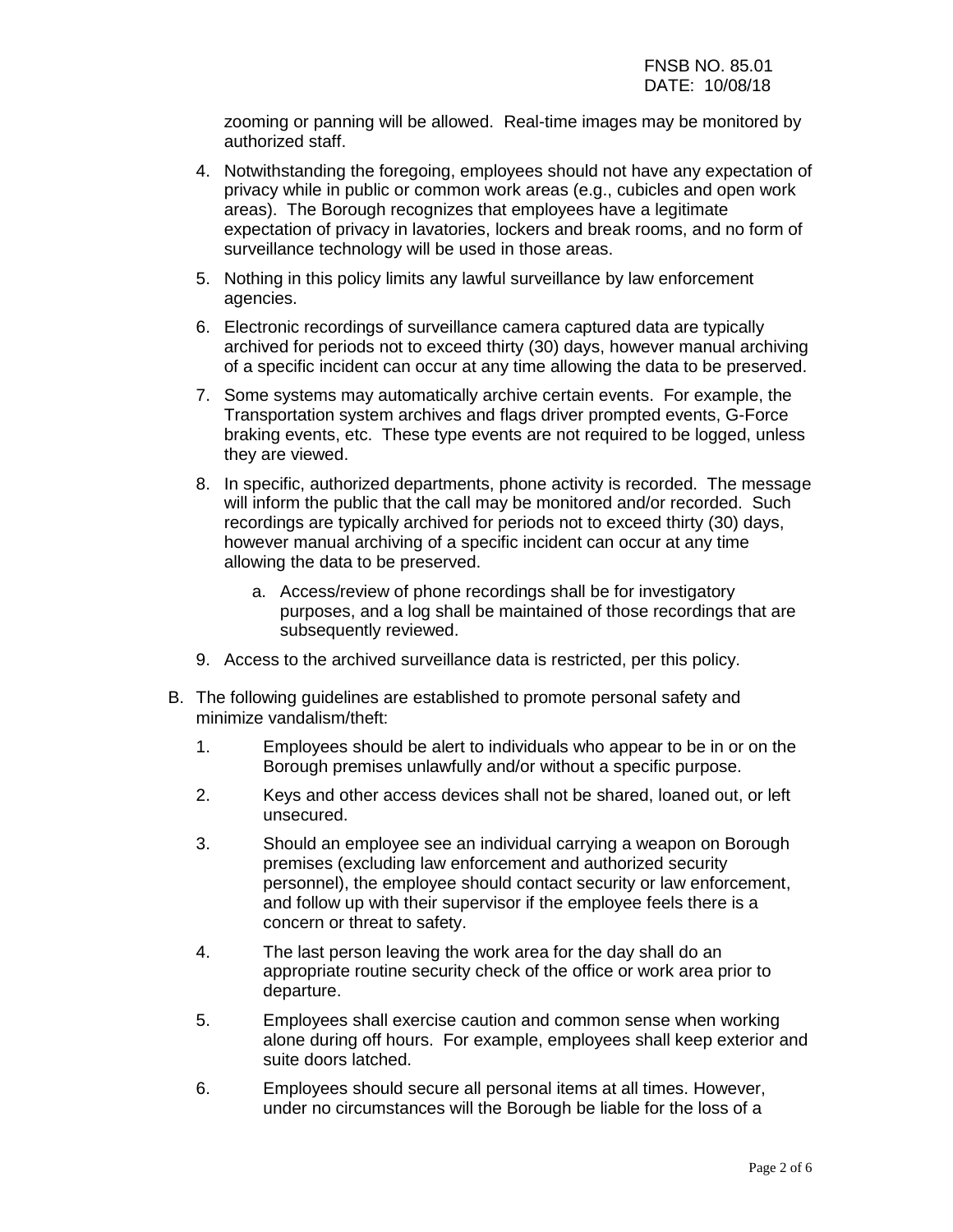personal item brought on Borough property by an employee unless the employee's supervisor has authorized the use of the personal item in question for Borough purposes.

7. Insofar as is reasonably possible, all Borough property shall be secured by the property's primary user.

## V. PROCEDURE

- A. The Borough facility manager, in cooperation with the Risk Management Division and in accordance with this policy, will determine the appropriate location for security devices such as surveillance cameras, alarms, locks, etc. The Public Works Department is responsible for installation and maintenance of security devices for facilities and the Transportation Department is responsible for security devices on the Borough fleet. The Computer Services Department is responsible for recording services, phones, data backups, etc.
- B. Notice that surveillance cameras are in use will be posted at facility entrance(s) and, if cameras are in use in the parking areas of such facilities, notice(s) will be posted on a light pole (or other suitable structure) in the parking area nearest the parking area's entrance(s). Employees whose workstation is in the surveillance area will be notified before a surveillance camera is installed, unless installed pursuant to a court order or warrant.
- C. The mayor has designated specific job titles that are authorized to view real time images on a provided monitor. Only those positions identified below are authorized to review and retrieve images stored on surveillance systems. Delegations are strictly for the positions identified and cannot be further delegated unless specifically authorized by the Mayor in writing.

# 1) **ALL DEPARTMENTS**

All surveillance technology in all departments for the purpose of a safety and security issue, risk management claim investigation, or disciplinary investigation. (Highlighted nonexempt employees)

- a. Human Resources Director
- b. Risk Manager
- c. Senior Risk Technician
- d. Occupational Health & Safety Technician
- e. Claims Adjuster
- f. Attorneys

### 2) **DEPARTMENT SPECIFIC**

Surveillance technology limited to their specific Department designated facility (facilities and/or vehicles) and only for the purposes expressly related to safety and security or to investigate an incident (based upon a documented complaint), motor vehicle accident or public records request. Prior to review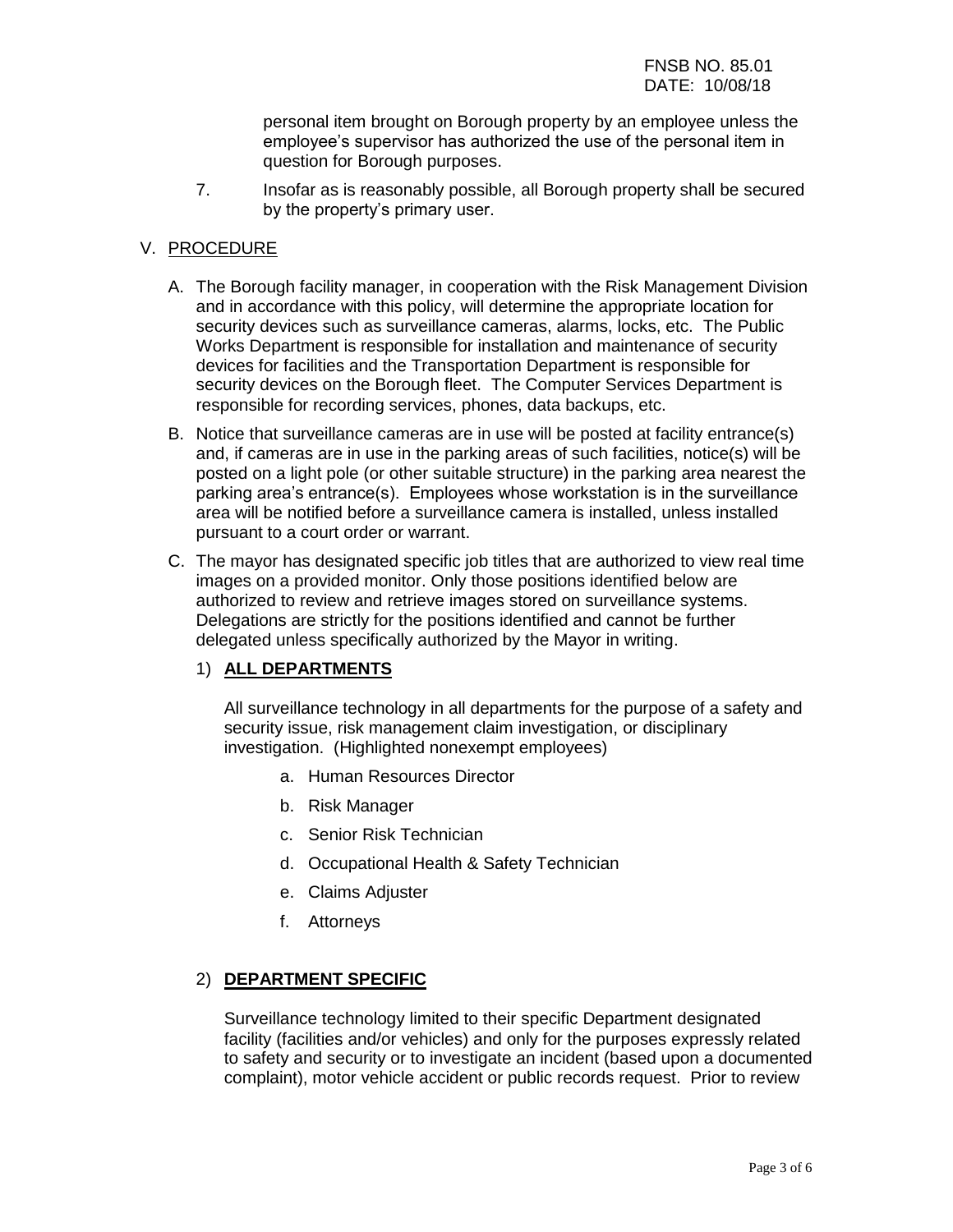and/or retrieval, the Department Director shall obtain approval by the Risk Manager or designee.

- a. Library Director
- b. Library Security Assistant
- c. North Pole Librarian
- d. Library Administrative Manager
- e. Transportation Director
- f. Transportation Manager
- g. Transportation Supervisor
- h. Parks & Recreation Director
- i. Parks Superintendent
- j. Emergency Operations Director
- k. Animal Control Manager
- l. Animal Control Shelter Supervisor
- m. Chief Procurement Officer
- n. General Services Manager
- o. Borough Assessor
- p. Land Manager
- q. Computer Services Director
- r. Network Services Manager
- s. Information System Support Coordinator
- t. Computer Coordinator V

### 3) **REAL TIME IMAGES**

Surveillance technology **real time images**, limited to their respective departments designated facility. Incidental viewing may occur by those accessing the work area where the images are being displayed.

- a. Chief Procurement Officer
- b. General Services Manager
- c. Security Guard at Juanita Helms Administrative Center (Contracted)
- d. Animal Control Manager
- e. Customer Service Representatives (Transportation)
- f. Van Tran Extraboards
- g. Transportation Supervisor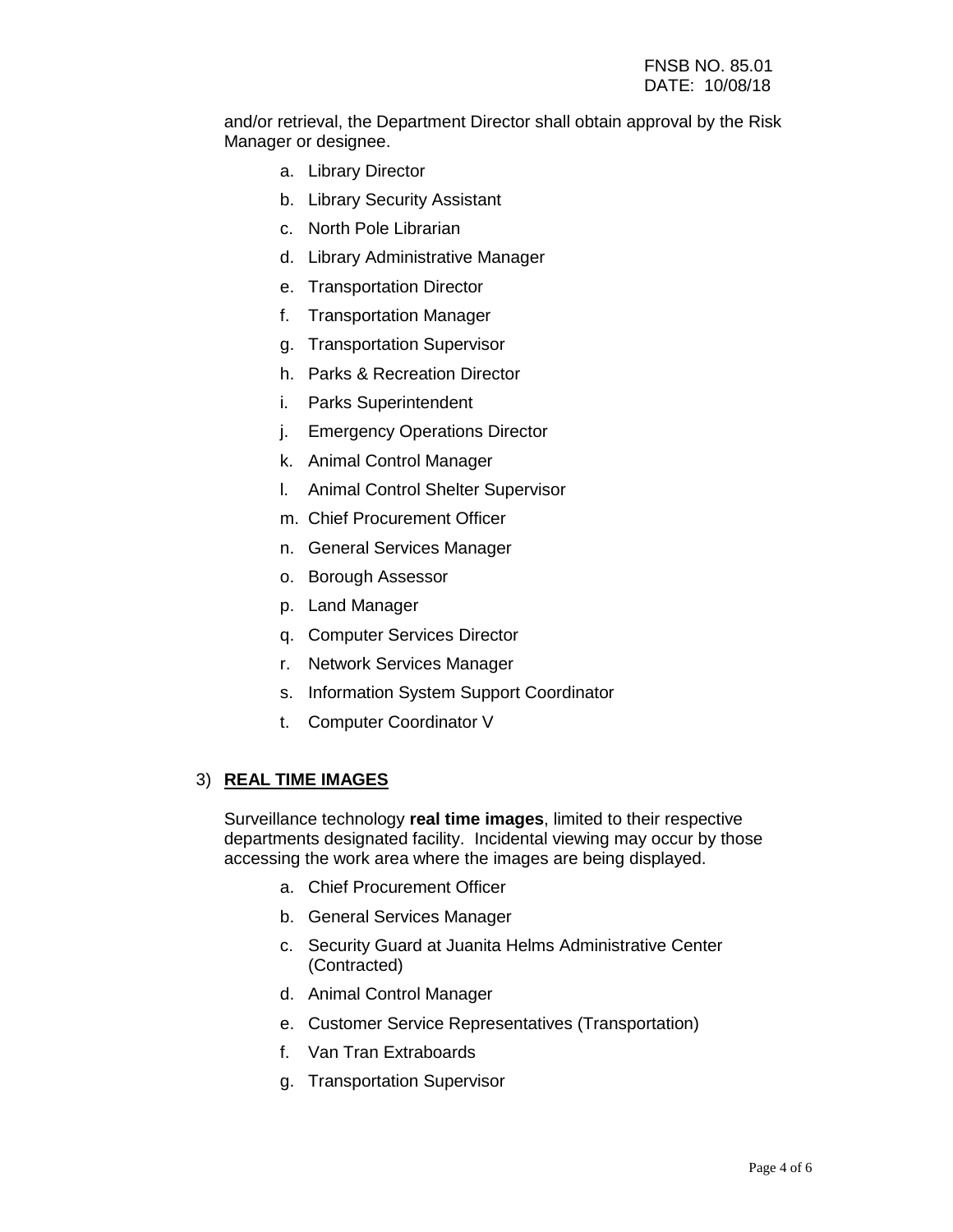- h. Transportation Manager
- i. Recreation Specialists
- j. Facility Supervisor
- k. Recreation Superintendent
- l. Librarians
- m. Library Assistants
- n. Community Services Manager

## 4) **MAINTENANCE AND UPGRADES**

Surveillance technology real time and archived images, as necessary for the purpose of surveillance camera installation, maintenance and upgrades, and as approved by the Mayor.

- a. Network Services Staff
- b. Public Works Project Managers
- c. Public Works Maintenance Staff
- d. Transportation Maintenance Staff
- D. The release of information captured by the surveillance systems is not appropriate except as identified in this policy. Information learned while viewing surveillance footage or audio files (either real time or archived data) is not to be shared except for an express business purpose. The improper posting, sharing, viewing, etc., of this information will be cause for disciplinary action, up to and including termination of employment.
- E. Any review of activities captured and recorded by surveillance cameras will be for the purpose of increasing safety and security for employees, the public, and/or the Borough.

1. A log will be maintained at each facility employing surveillance technology that will record information on the date, location and reason for the review.

2. If a member of the public or other non-authorized person requests surveillance footage, the request must be made in accordance with the Public Records Request Policy, FNSB 75.01.

- F. In the event any authorized person views illegal activities recorded by surveillance cameras, that person shall promptly report such activities to Risk Management for coordination with the appropriate local law enforcement agency.
- G. Employees are prohibited from conducting surveillance (audio, video or other recording devices) of other employees in the workplace, unless expressly authorized by Mayor or designee. This includes recording meetings without the knowledge and approval of all parties present (public meetings are excluded). Such action shall be considered a violation of this policy and will lead to disciplinary action, up to and including termination of employment.